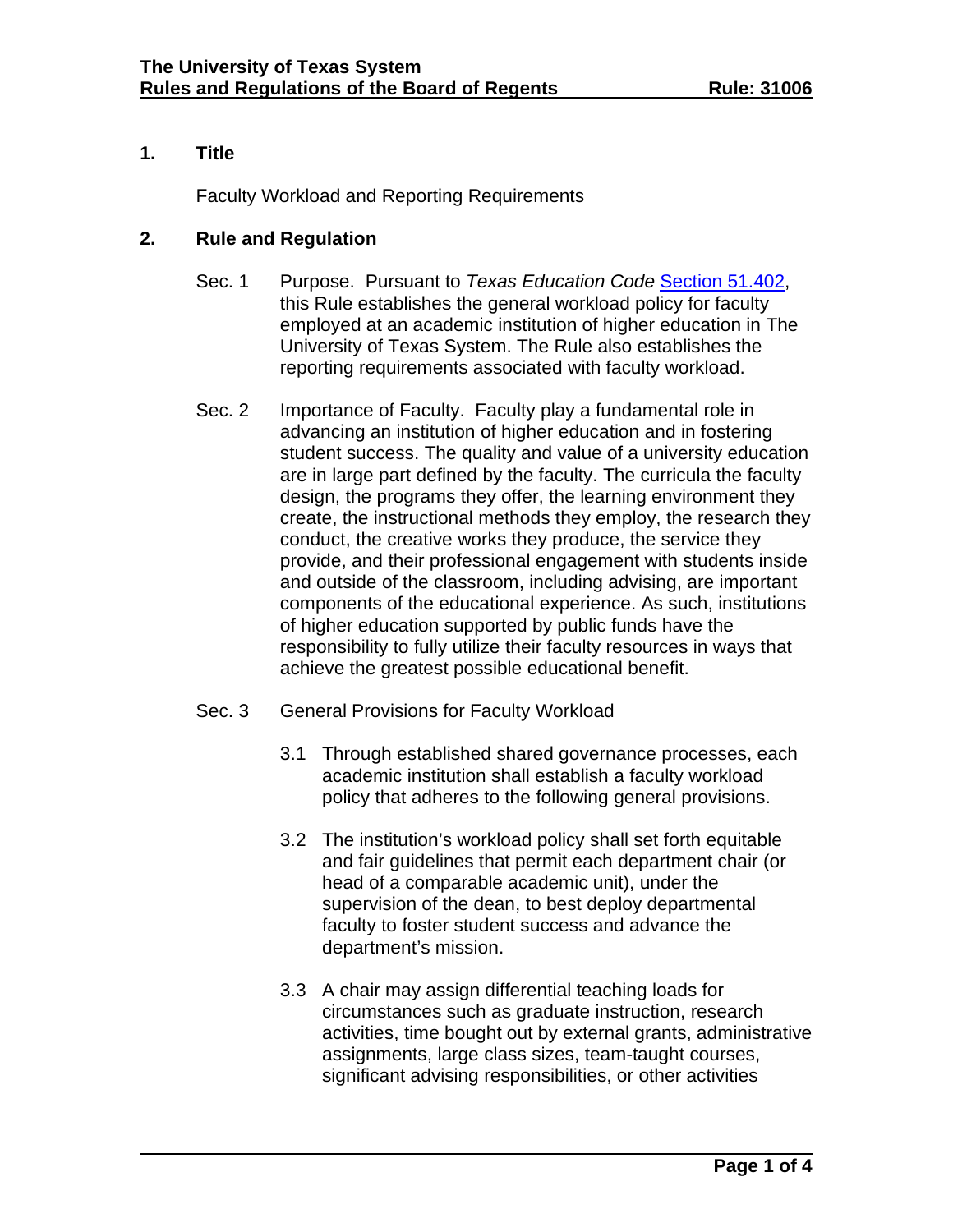aligned with the institution's mission and/or critical to student success.

- 3.4 A chair may assign differential teaching loads based on the expectations of tenured and tenure-track faculty who have active and productive research/scholarly/creative programs, tenured faculty who are less active in research/scholarly/ creative work, and nontenure-track faculty.
- 3.5 An institution's faculty workload policy shall recognize that classroom teaching, basic and applied research, service, and professional development are important elements of faculty workloads by giving appropriate weight to each activity when determining the standards for faculty workload.
- 3.6 Each institution may give the same or different weight to each activity and to other activities recognized by the institution as important elements of faculty workloads.
- 3.7 The president of each academic institution shall submit the initial faculty workload policy for review and approval by the Executive Vice Chancellor for Academic Affairs.

#### Sec. 4 Reporting Requirements

- 4.1 The president shall designate an officer to monitor workloads, prepare and review appropriate workload reports, and submit the reports to the institutional head for certification or approval and comments as may be appropriate.
- 4.2 Each institution shall submit the Faculty Reports (CBM-008) required by the Texas Higher Education Coordinating Board.
- 4.3 Within 30 days of the end of each academic year, each institution shall file with the Board of Regents a report, by department, of the academic duties and services performed by each member of the faculty during the ninemonth academic year, showing evidence of compliance with requirements established by the Board.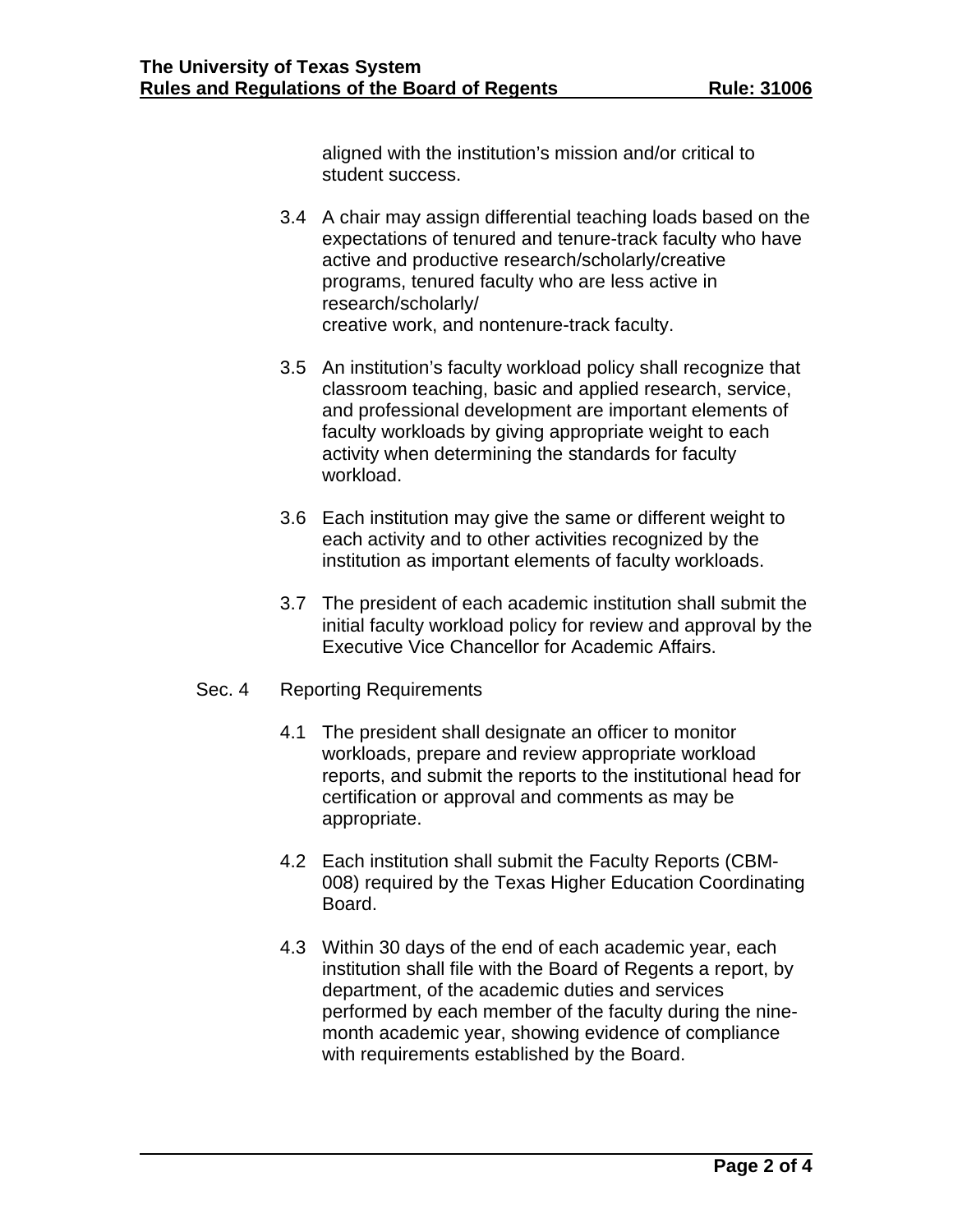- 4.4 The report of academic duties and services performed by each member of the faculty, based on data submitted in the CBM-008, shall indicate all appointments held by the faculty member in the employing institution, the salary paid to each appointment, the percent of time of each appointment, and the source of funds from which salary payments were made.
- 4.5 For a faculty member paid partially from a source of funds other than state appropriations, the teaching load shall be proportioned to the percentage of salary paid from state appropriations.
- 4.6 Upon the request of an institution, if additional time is needed to prepare the report to the Board of Regents, the Executive Vice Chancellor for Academic Affairs is authorized to extend the deadline for submission.

#### **3. Definitions**

None

## **4. Relevant Federal and State Statutes**

*Texas Education Code* Section 51.402 – Report of Institutional and Academic Duties

#### **5. Relevant System Policies, Procedures, and Forms**

None

#### **6. Who Should Know**

**Administrators Faculty** 

# **7. System Administration Office(s) Responsible for Rule**

Office of Academic Affairs

## **8. Dates Approved or Amended**

Editorial amendment made October 1, 2021 November 9, 2017 November 10, 2011